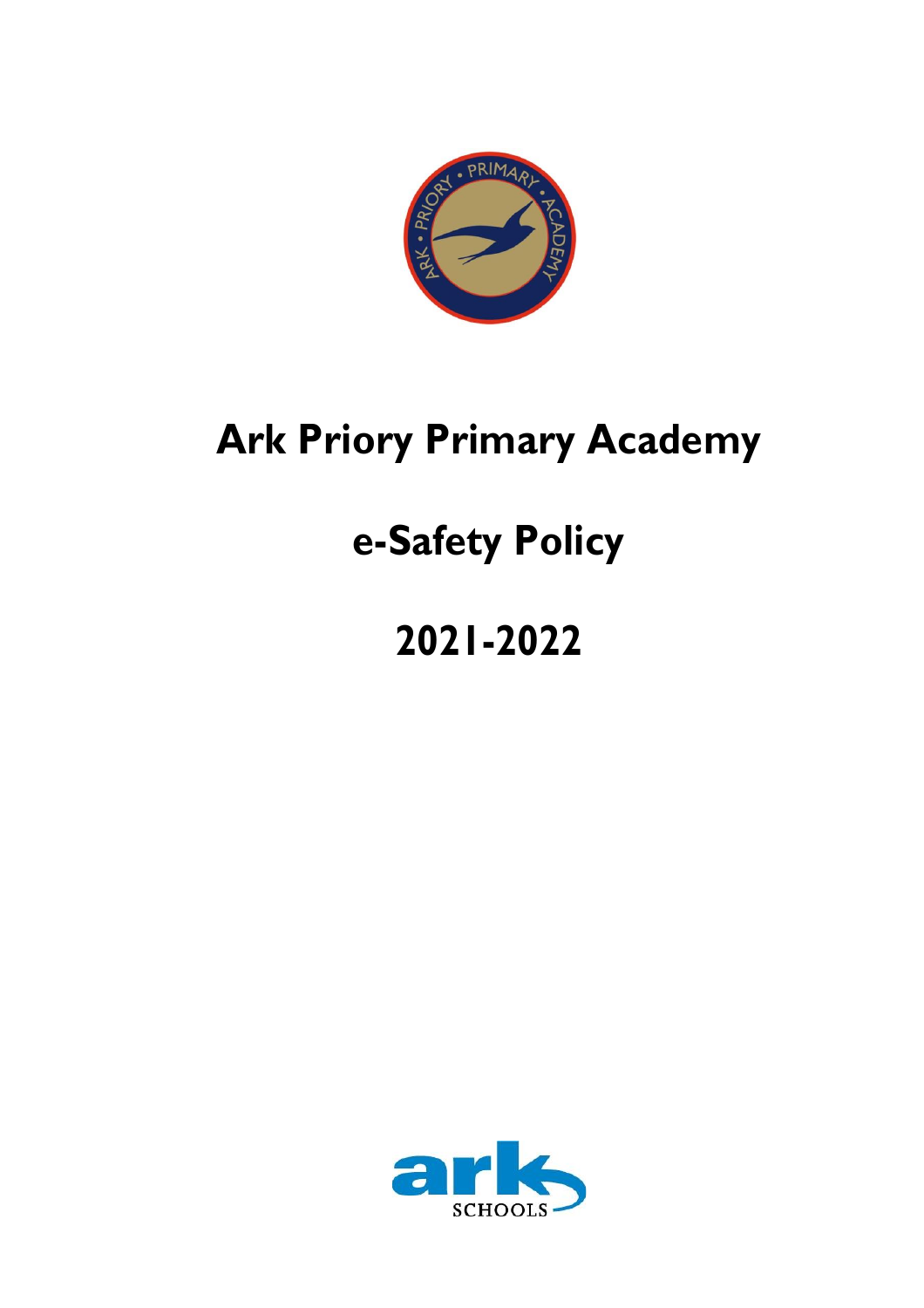#### **Rationale**

In today's society, children, young people and adults interact with technologies such as mobile phones, games consoles and the Internet on a daily basis and experience a wide range of opportunities, attitudes and situations. The exchange of ideas, social interaction and learning opportunities involved are greatly beneficial to all, but can occasionally place children, young people and adults in danger.

e-Safety covers issues relating to children and young people as well as adults and their safe use of the Internet, mobile phones and other electronic communications technologies, both in and out of school. It includes education for all members of the school community on risks and responsibilities and is part of the 'duty of care' which applies to everyone working with children.

Schools and other settings must decide on the right balance between controlling access to the internet and technology, setting rules and boundaries and educating students and staff about responsible use. Schools must be aware that children and staff cannot be completely prevented from being exposed to risks both on and offline. Children should be empowered and educated so that they are equipped with the skills to make safe and responsible decisions as well as to feel able to report any concerns. All members of staff need to be aware of the importance of good e-Safety practice in the classroom in order to educate and protect the children in their care. Members of staff also need to be informed about how to manage their own professional reputation online and demonstrate appropriate online behaviours compatible with their role.

Breaches of an e-Safety policy can and have led to civil, disciplinary and criminal action being taken against staff, pupils and members of the wider school community. It is crucial that all settings are aware of the offline consequences that online actions can have.

Schools must be aware of their legal obligations to safeguard and protect children on and offline and the accountability of these decisions will sit with the Head Teacher and the Governing body.

The e-Safety policy is essential in setting out how the school plans to develop and establish its e-Safety approach and to identify core principles which all members of the school community need to be aware of and understand.

#### **1.1 Who will write and review the policy?**

The Headteacher and Governing body have a legal responsibility to safeguard children and staff and this includes online activity.

- The school has appointed an e–Safety Coordinator, Shannaz Rabbani, who is the Assistant Headteacher and Designated Safeguarding Lead.
- The e-Safety Coordinator will report to the person with ultimate responsibility for safeguarding, Miss Daniela Grasso
- Our e–Safety Policy has been written by the school, building on the Kent County Council e– Safety Policy, Ark schoolsLocal Authority advice and government guidance *i.e. ICO (2012), "Report on the data protection guidance we gave to schools in 2012." London: ICO*
- Our School Policy has been agreed by the Senior Leadership Team.

The School e-Safety Coordinator is: Ms Rabbani

Policy approved by Head Teacher: Ms Grasso Date: January 2022

Policy approved by Governing Body: (Pending) Date: January 2022

The date for the next policy review is: January 2023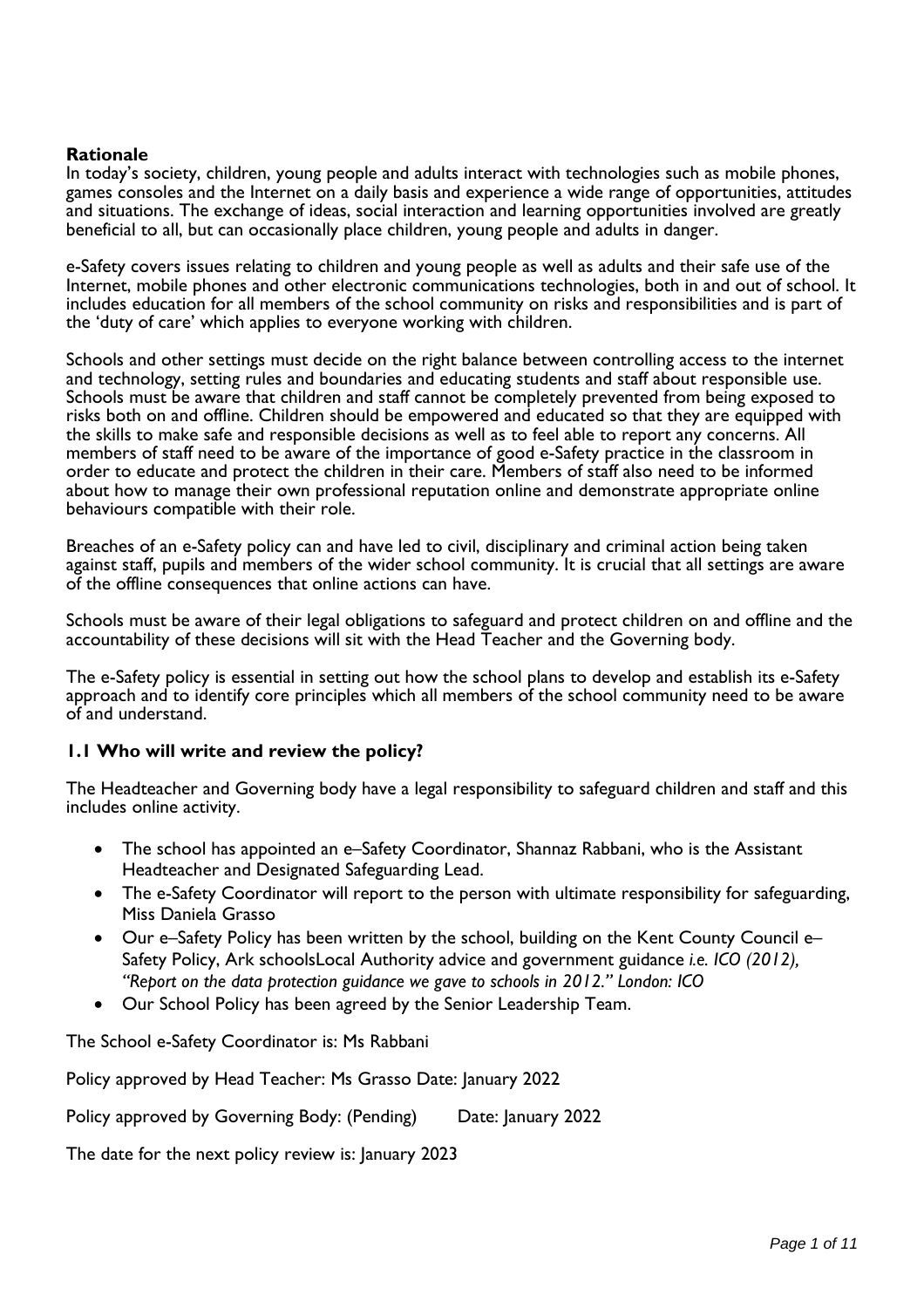# **1.2 Teaching and learning**

1.2.1 Why is Internet use important?

- Internet use is part of the curriculum and is a necessary tool for learning.
- The Internet is a part of everyday life for education, business and social interaction.
- The school has a duty to provide students with quality Internet access as part of their learning experience.
- Pupils use the Internet widely outside school and need to learn how to evaluate Internet information and to take care of their own safety and security.
- The purpose of Internet use in school is to raise educational standards, to promote pupil achievement, to support the professional work of staff and to enhance the school's management functions.

1.2.2 How does Internet use benefit education?

Benefits of using the Internet in education include:

- Access to worldwide educational resources including museums and art galleries;
- Inclusion in the National Education Network which connects all UK schools:
- Educational and cultural exchanges between pupils worldwide;
- Vocational, social and leisure use in libraries, clubs and at home;
- Access to experts in many fields for pupils and staff;
- Professional development for staff through access to national developments, educational materials and effective curriculum practice;
- Collaboration across networks of schools, support services and professional associations;
- Improved access to technical support including remote management of networks and automatic system updates;
- Exchange of curriculum and administration data with Ark Schools and DfE;
- Access to learning wherever and whenever convenient.

#### 1.2.3 How can Internet use enhance learning?

Increased computer numbers and improved Internet access may be provided but its impact on pupils learning outcomes should also be considered. Developing effective practice in using the Internet for teaching and learning is essential. Pupils need to learn digital literacy skills and to refine their own publishing and communications with others via the Internet. Respect for copyright and intellectual property rights, and the correct use of published material should be taught.

- The school's Internet access is designed to enhance and extend education.
- Pupils will be taught what Internet use is acceptable and what is not and given clear objectives for Internet use.
- The schools will ensure that the copying and subsequent use of Internet-derived materials by staff and pupils complies with copyright law.
- Access levels to the internet will be reviewed to reflect the curriculum requirements and the age and ability of pupils through the use of the Local Authority filtering system.
- Staff should guide pupils to online activities that will support the learning outcomes planned for the pupils' age and ability.
- Pupils will be educated in the effective use of the Internet in research, including the skills of knowledge location, retrieval and evaluation.
- Pupils will be taught to acknowledge the source of information used and to respect copyright when using Internet material in their own work.

1.2.4 How will pupils learn how to evaluate Internet content?

• Pupils will be taught to be critically aware of the materials they read and shown how to validate information before accepting its accuracy by reviewing more than one source of information.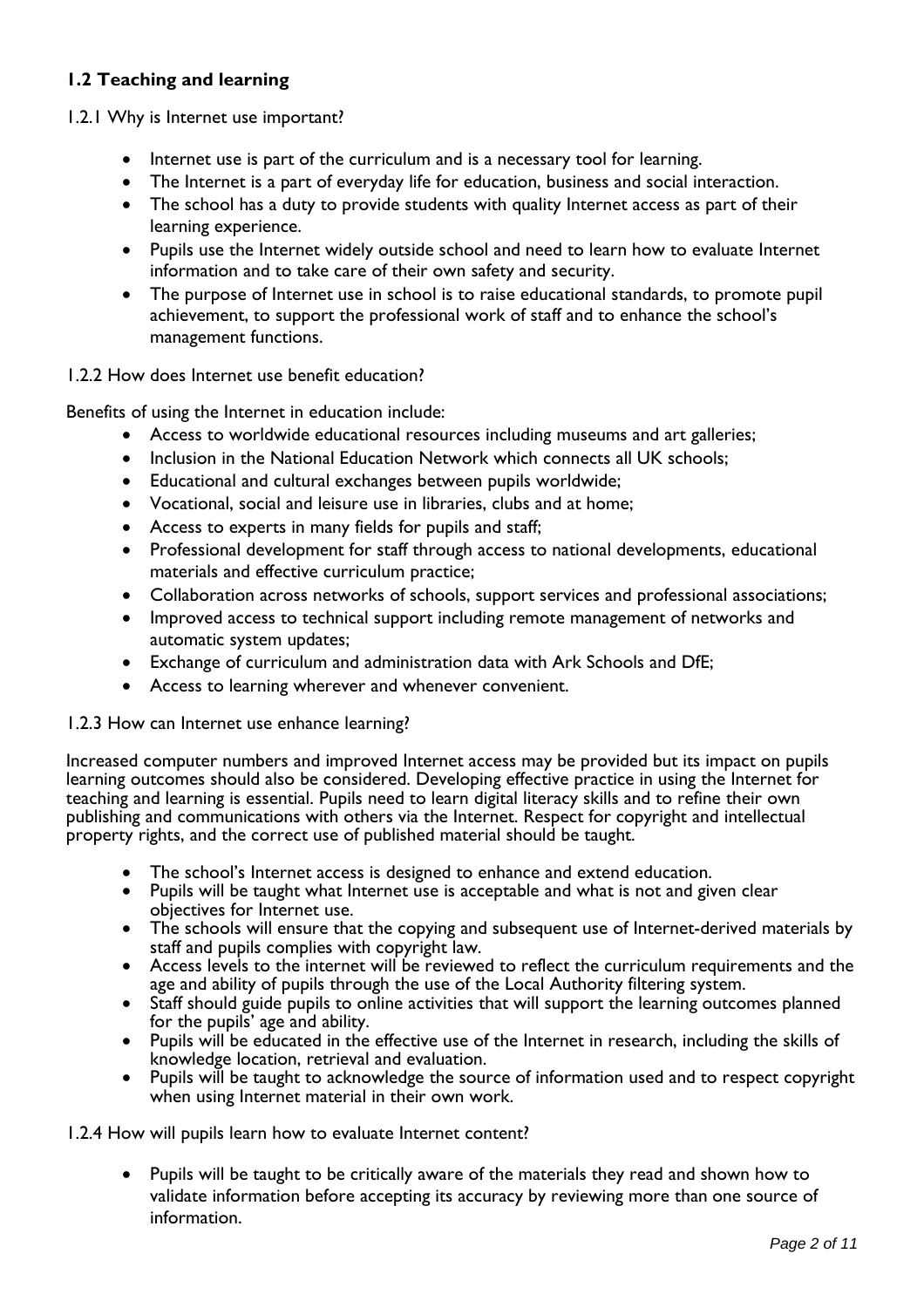• Pupils will use age-appropriate tools to research Internet content.

## **1.3 Managing Information Systems**

1.3.1 How will information systems security be maintained?

- The security of the school information systems and users will be reviewed regularly by the ICT Coordinator and Technicians.
- Virus protection will be updated regularly by the ICT Technician.
- Personal data taken off site on hard-drives of any sort (including laptops & memory sticks) will be encrypted.
- Portable media may not be used without specific permission followed by an anti-virus / malware scan (right-click force scan by SOPHOS)
- Unapproved software will not be allowed in work areas or attached to email.
- Files held on the school's network will be randomly checked by the ICT Coordinator and the Senior Information Risk Owner (SIRO) for sensitivity and appropriateness of location/access.
- The ICT coordinator/technician will review system capacity regularly.

1.3.2 How will password security be managed?

- The use of user logins and strong passwords to access the school network, work email and the online calendar by staff will be enforced.
- Staff passwords must:
- be a minimum of 8 characters long including three of uppercase, lowercase characters, number, special character;
- must not include proper names;
- will be locked out after six successive incorrect attempts;
- will be force-changed every year;
- In Y2-Y6 pupil logins will be six alphanumeric characters long. This is to strike a balance between security, teaching pupils about the need to secure personal information and the realities of pupils remembering complex passwords thus affecting the smooth running of lessons.
- EYFS and Y1 pupils will gain access through class logins.

1.3.3 How will email be managed?

- The use of email and attachments follows the ICO's "Data Sharing Code of Practice"
- Pupils may only use approved email accounts for school purposes.
- Pupils must immediately tell a designated member of staff if they receive offensive email.
- Pupils must not reveal personal details of themselves or others in email communication, or arrange to meet anyone without specific permission from an adult.
- Staff will only use official school provided email accounts for school related communication.
- Circular emails to parents and other stakeholders must be sent bcc (blind carbon copy) so that email addresses are not disclosed to everyone.
- Emails and their attachments must not contain sensitive information. They:
- Must not include any dates of birth, addresses, 'phone numbers, national insurance numbers, school marks, school reports, medical information, exam results, SEN assessments or staff development reviews.
- The forwarding of chain messages is not permitted.

1.3.4 How will published content be managed?

• The contact details on the website should be the school address, email and telephone number. Staff or pupils' personal information must not be published.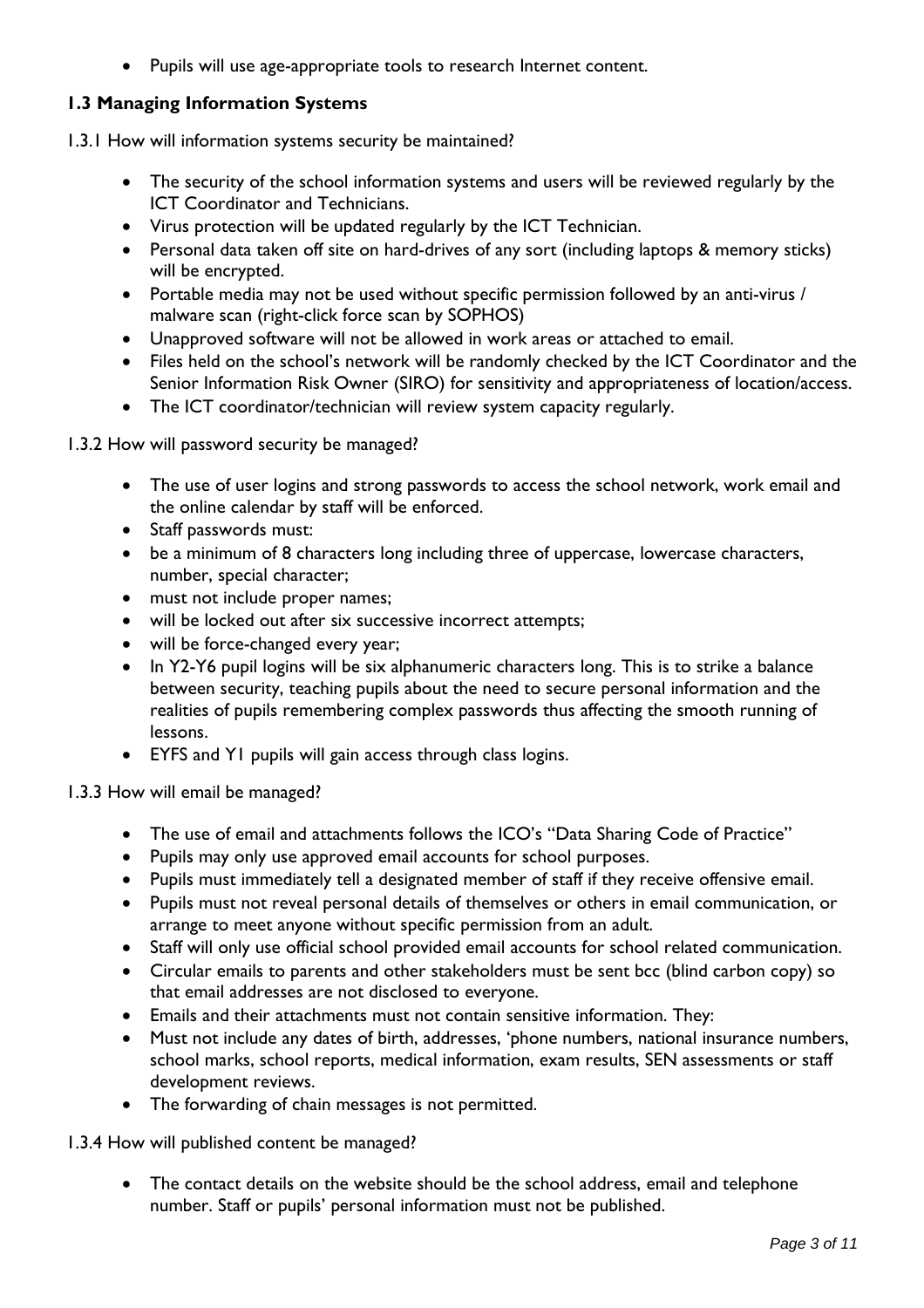- The head teacher will take overall editorial responsibility for online content published by the school and will ensure that content published is accurate and appropriate.
- The school website will comply with the school's guidelines for publications including respect for intellectual property rights, privacy policies and copyright.

1.3.5 Can pupils' images or work be published?

- Images or videos that include pupils will be selected carefully and will not provide material that could be reused.
- Pupils' full names will not be used anywhere on the website or in any other literature produced by the school, particularly in association with photographs.
- If a pupil is named, their photograph will not be used. If a photograph is used, the pupil will not be named.
- Written permission from parents or carers will be obtained before images/videos of pupils are electronically published.
- Written consent will be kept by the school where pupils' images are used for publicity purposes, until the image is no longer in use.
- 1.3.5.1 Can members of an audience take photographs/video footage of performances?
	- Photographs/videos may be taken for personal use only and not published online, including social networking sites.
- 1.3.6 How will social networking, social media and personal publishing be managed?
	- The school blocks access to social media and social networking sites for pupils.
	- Pupils are advised never to give out personal details of any kind which may identify them and/or their location. Examples would include real name, address, mobile or landline phone numbers, school attended, IM and email addresses, full names of friends/family, specific interests and clubs etc.
	- Staff wishing to use Social Media tools with students as part of the curriculum will risk assess the sites before use and check the sites terms and conditions to ensure the site is age appropriate. Staff will obtain documented consent from the Senior Leadership Team before using Social Media tools in the classroom.
	- Staff official blogs or wikis should be password protected and run with approval from the ICT Coordinator. Members of staff are advised not to run social network spaces for pupil use on a personal basis.
	- Personal publishing will be taught via age appropriate sites that are suitable for educational purposes. They will be moderated by the school where possible.
	- Pupils will be advised on security and privacy online and will be encouraged to set passwords, deny access to unknown individuals and to block unwanted communications. Pupil will be encouraged to approve and invite known friends only on social networking sites and to deny access to others by making profiles private.
	- All members of the school community are advised not to publish specific and detailed private thoughts, especially those that may be considered threatening, hurtful or defamatory. Please see separate social media policy.
	- Newsgroups will be blocked unless a specific use is approved.
	- Concerns regarding students' use of social networking, social media and personal publishing sites (out of school) will be raised with their parents/carers, particularly when concerning students' underage use of sites.
	- Staff personal use of social networking, social media and personal publishing sites will be discussed as part of staff induction around safe and professional conduct, will be included in the staff handbook and outlined in the school Acceptable Use Policy. (Appendix II)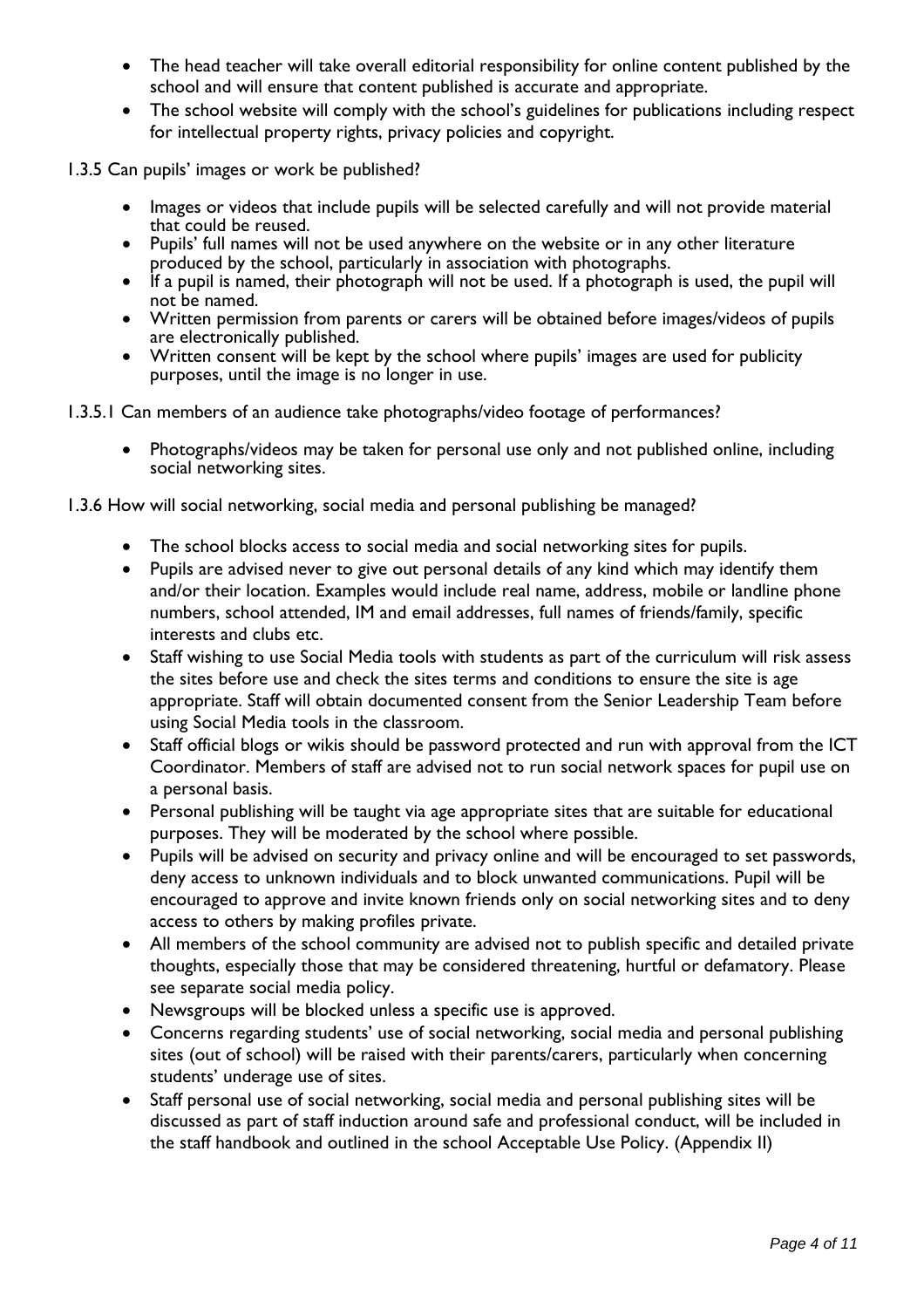1.3.7 How will filtering be managed?

- The school's broadband access will include filtering appropriate to the age and maturity of pupils.
- The school will have a clear procedure for reporting breaches of filtering. All members of the school community (all staff and all pupils) will be aware of this procedure.
- If staff or pupils discover unsuitable sites, the URL will be reported to the School e-Safety Coordinator who will then record the incident and escalate the concern as appropriate.
- The School filtering system will block all sites on the Internet Watch Foundation (IWF) list.
- Changes to the school filtering policy will be risk assessed by staff with educational and technical experience prior to any changes and where appropriate with consent from the Senior Leadership Team.
- The School Senior Leadership Team will ensure that regular checks are made to ensure that the filtering methods selected are effective.
- Any material that the school believes is illegal will be reported to appropriate agencies such as IWF, London Metropolitan Police or Child Exploitation and Online Protection Centre (CEOP) [www.ceop.police.uk/](http://www.ceop.police.uk/)

1.3.8 How will videoconferencing be managed?

- All videoconferencing equipment in the classroom must be switched off when not in use and not set to auto answer.
- External IP addresses will not be made available to other sites.
- Videoconferencing contact information will not be put on the school Website.
- The equipment must be secure and if necessary locked away when not in use.
- School videoconferencing equipment will not be taken off school premises without permission.
- Responsibility for the use of the videoconferencing equipment outside school time will be established with care.

#### **Users**

- Pupils will ask permission from a teacher before making or answering a videoconference call.
- Videoconferencing will be supervised appropriately for the pupils' age and ability.
- Parents and carers consent should be obtained prior to children taking part in videoconferences.
- Only key administrators should be given access to videoconferencing administration areas or remote control pages.
- Unique log on and password details for the educational videoconferencing services should only be issued to members of staff and kept secure.

### **Content**

- When recording a videoconference lesson, written permission should be given by all sites and participants. The reason for the recording must be given and the recording of videoconference should be clear to all parties at the start of the conference. Recorded material shall be stored securely.
- Videoconferencing is a challenging activity with a wide range of learning benefits. Preparation and evaluation are essential to the whole activity.
- If third party materials are to be included, check that recording is acceptable to avoid infringing the third party intellectual property rights.
- Establish dialogue with other conference participants before taking part in a videoconference. If it is a non-school site it is important to check that they are delivering material that is appropriate for your class.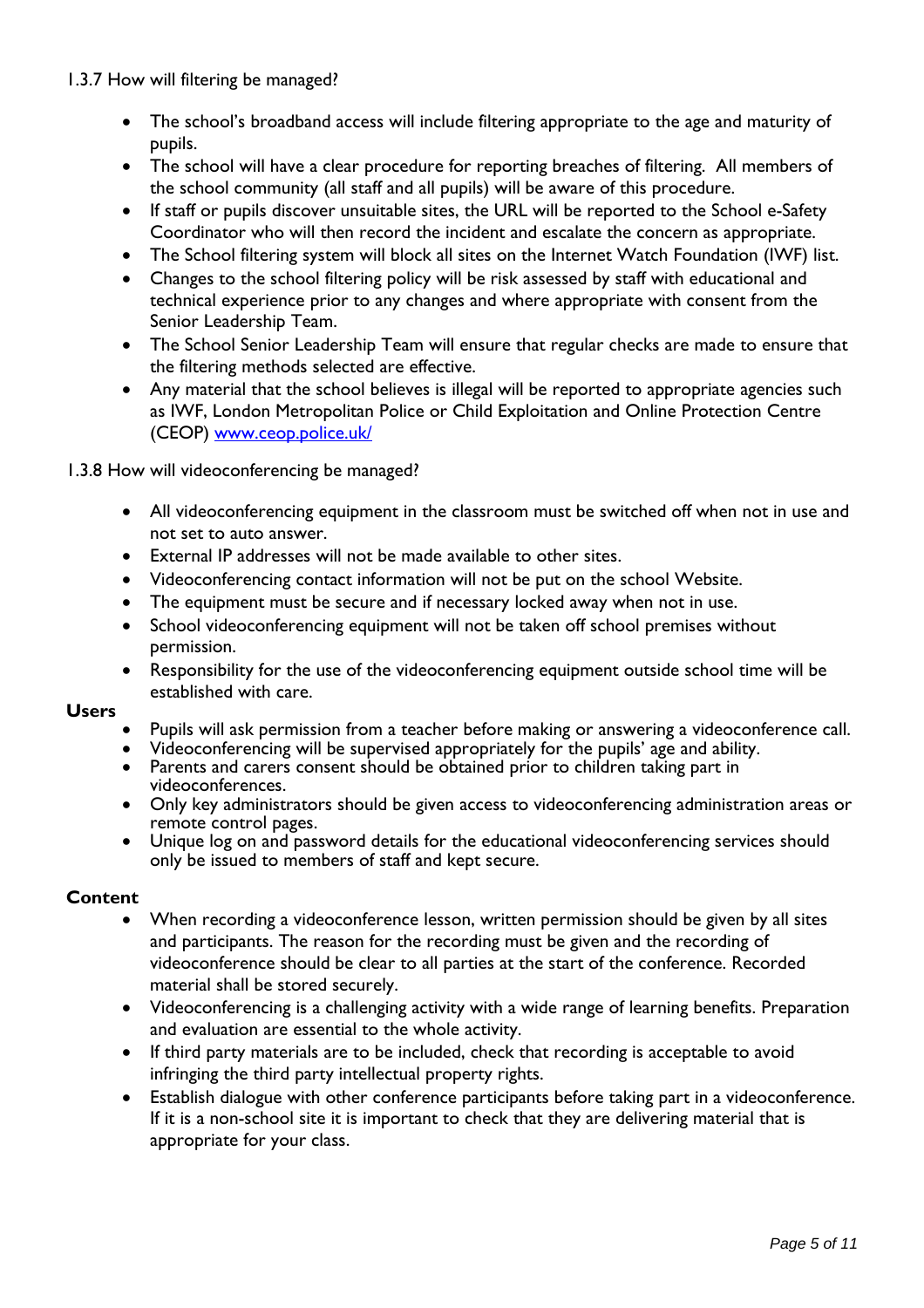1.3.9 How are emerging technologies managed?

- Emerging technologies will be examined for educational benefit and a risk assessment will be carried out before use in school is allowed.
- Pupils will be instructed about safe and appropriate use of personal devices both on and off site in accordance with the school Acceptable Use or Mobile Phone Policy.

#### 1.3.10 How should personal data be protected?

The Data Protection Act 1998 ("the Act") gives individuals the right to know what information is held about them and provides a framework to ensure that personal information is handled properly. It promotes openness in the use of personal information.

Under the Act every organisation that processes personal information (personal data) must notify the Information Commissioner's Office, unless they are exempt.

The Data Protection Act 1998 applies to anyone who handles or has access to information concerning individuals. Everyone in the workplace has a legal duty to protect the privacy of information relating to individuals. The Act sets standards (eight data protection principles), which must be satisfied when processing personal data (information that will identify a living individual). The Act also gives rights to the people the information is about i.e. subject access rights let individuals find out what information is held about them. The eight principles are that personal data must be:

- Processed fairly and lawfully
- Processed for specified purposes
- Adequate, relevant and not excessive
- Accurate and up-to-date
- Held no longer than is necessary
- Processed in line with individual's rights
- Kept secure
- Transferred only to other countries with suitable security measures.

Personal data will be recorded, processed, transferred and made available according to the Data Protection Act 1998.

#### **1.4 How will Internet access be authorised?**

- All staff will read and sign the School's Acceptable Use Policy (see Appendix II) before using any school ICT resources.
- Parents will be asked to read the School Acceptable Use Policy for pupil access and discuss it with their child, where appropriate.
- When considering access for vulnerable members of the school community (such as with children with special education needs) the school will make decisions based on the specific needs and understanding of the pupil(s).
- At Key Stage 1 pupils' access to the Internet will be by adult demonstration with occasional directly supervised access to specific and approved online materials.
- At Key Stage 2 pupils will be supervised. Pupils will use age-appropriate search engines and online tools and online activities will be teacher-directed where necessary.

#### **1.5 How will risks be assessed?**

- The school will take all reasonable precautions to ensure that users access only appropriate material. However, due to the global and connected nature of Internet content, it is not possible to guarantee that access to unsuitable material will never occur via a school computer. Neither the school nor Ark schools can accept liability for the material accessed, or any consequences resulting from Internet use.
- The school will audit ICT use to establish if the e–Safety policy is adequate and that the implementation of the e–Safety policy is appropriate.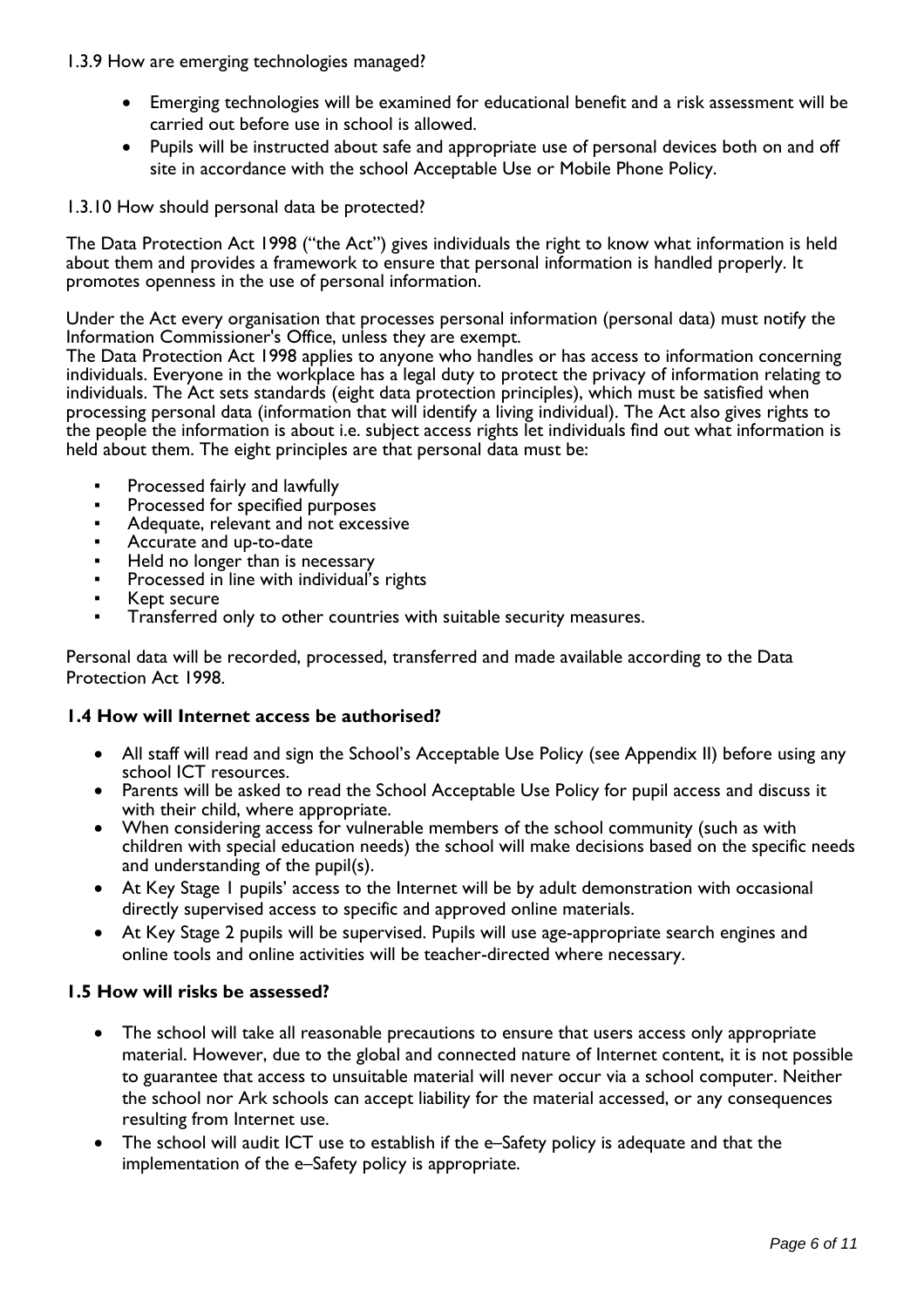- The use of computer systems without permission or for inappropriate purposes could constitute a criminal offence under the Computer Misuse Act 1990 and breaches will be reported to Ark schools and the police.
- Methods to identify, assess and minimise risks will be reviewed regularly.

## **1.6 How will the school respond to any incidents of concern?**

- All members of the school community will be informed about the procedure for reporting e-Safety concerns (such as breaches of filtering, cyberbullying, illegal content etc).
- The e-Safety Coordinator and the person in charge of Safeguarding will record all reported incidents and actions taken in the School e-Safety incident log and any relevant areas e.g. *Bullying or Child protection log*.
- Where concerns are raised by parents with regard to off-site activity by their child(ren) *e.g. cyberbullying through a social* network, then the e-Safety Coordinator or Headteacher will report these concerns to the relevant local authority or legal bodies.
- The e-Safety Coordinator or Head will seek advice and potential action from UK Safer Internet Centre [http://www.saferinternet.org.uk](http://www.saferinternet.org.uk/) and the Council.
- The Designated Child Protection Coordinator will be informed of any e-Safety incidents involving Child Protection concerns, which will then be escalated appropriately.
- The school will manage e-Safety incidents in accordance with the school discipline/ behaviour policy where appropriate.
- The school will inform parents/carers of any incidents of concerns as and when required.
- After any investigations are completed, the school will debrief, identify lessons learnt and implement any changes required.
- Where there is cause for concern or fear that illegal activity has taken place or is taking place then the school will contact the Children's Safeguard Team or e-Safety officer and escalate the concern to the Police
- If the school is unsure how to proceed with any incidents of concern, then the incident may be escalated the local authorities' e-Safety team or safeguarding team.
- If an incident of concern needs to be passed beyond the school then the concern will be escalated to the local authority's e-Safety officer.

# **1.7 How will e–Safety complaints be handled?**

- Complaints about Internet misuse will be dealt with under the School's complaints procedure.
- Any complaint about staff misuse will be referred to the head teacher.
- All e–Safety complaints and incidents will be recorded by the school, including any actions taken.
- Pupils and parents will be informed of the complaints procedure.
- Parents and pupils will need to work in partnership with the school to resolve issues.
- All members of the school community will need to be aware of the importance of confidentiality and the need to follow the official school procedures for reporting concerns.
- Discussions will be held with the local Police Safer Schools Partnership Coordinators and/or Children's Safeguard Team to establish procedures for handling potentially illegal issues.
- Any issues (including sanctions) will be dealt with according to the school's disciplinary, behaviour and child protection procedures.
- All members of the school community will be reminded about safe and appropriate behaviour online and the importance of not posting any content, comments, images or videos online which cause harm, distress or offence to any other members of the school community. Please see separate Social Networking policy for more details.

### **1.8 How is the Internet used across the community?**

• The school will be sensitive to Internet-related issues experienced by pupils out of school, e.g. social networking sites, and offer appropriate advice.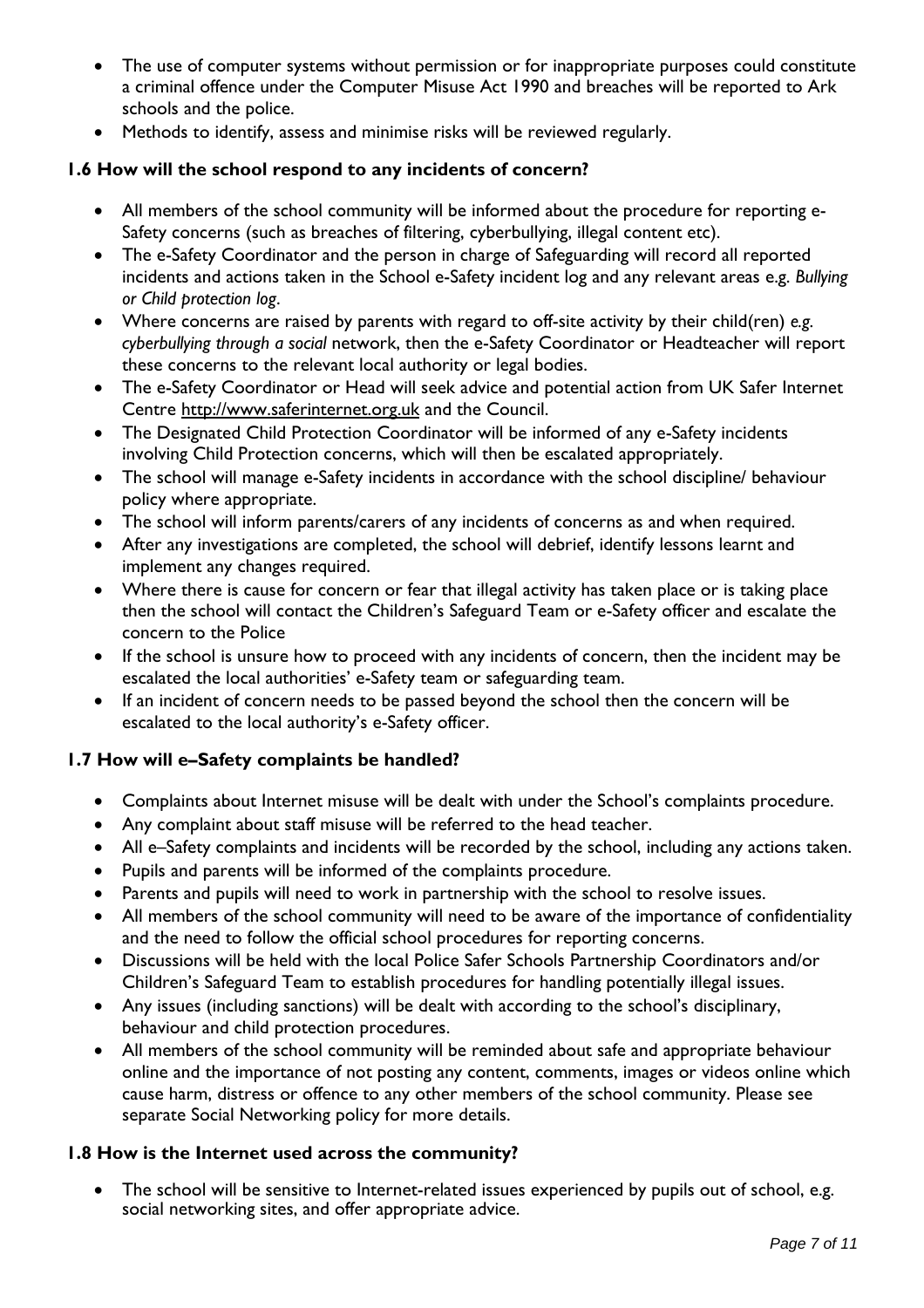• The school will provide appropriate levels of supervision for students who use the internet and technology whilst on the school site.

## **1.9 How will Cyberbullying be managed?**

- Cyberbullying (along with all other forms of bullying) of any member of the school community will not be tolerated. Full details are set out in the school's policy on anti-bullying and behaviour.
- There are clear procedures in place to support anyone in the school community affected by cyberbullying.
- All incidents of cyberbullying reported to the school will be recorded.
- There will be clear procedures in place to investigate incidents or allegations of Cyberbullying.
- Pupils, staff and parents/carers will be advised to keep a record of the bullying as evidence.
- The school will take steps to identify the bully, where possible and appropriate. This may include examining school system logs, identifying and interviewing possible witnesses, and contacting the service provider and the police, if necessary.
- Pupils, staff and parents/carers will be required to work with the school to support the approach to cyberbullying and the school's e-Safety ethos.
- Sanctions for those involved in cyberbullying may include: Temporary ban from internet at school/Learning Platform.
- The bully will be asked to remove any material deemed to be inappropriate or a service provider may be contacted to remove content if the bully refuses or is unable to delete content.
- Internet access may be suspended at school for the user for a period of time. Other sanctions for pupils and staff may also be used in accordance to the schools anti-bullying, behaviour policy or Acceptable Use Policy.
- Parent/carers of pupils will be informed.
- The Police will be contacted if a criminal offence is suspected.

## **1.10 How will Learning Platforms be managed?**

- SLT and staff will regularly monitor the usage of the LP by pupils and staff in all areas, in particular message and communication tools and publishing facilities.
- Pupils/staff will be advised about acceptable conduct and use when using the LP.
- Only members of the current pupil, parent/carers and staff community will have access to the LP.
- All users will be mindful of copyright issues and will only upload appropriate content onto the LP.
- When staff, pupils etc leave the school their account or rights to specific school areas will be disabled or transferred to their new establishment.
- Any concerns about content on the LP may be recorded and dealt with in the following ways:
- The user will be asked to remove any material deemed to be inappropriate or offensive.
- The material will be removed by the site administrator if the user does not comply.
- Access to the LP for the user may be suspended.
- The user will need to discuss the issues with a member of SLT before reinstatement.
- A pupil's parent/carer may be informed.
- A visitor may be invited onto the LP by a member of the SLT. In this instance there may be an agreed focus or a limited time slot.
- Pupils may require editorial approval from a member of staff. This may be given to the pupil to fulfil a specific aim and may have a limited time frame.

### **1.11 How will mobile phones and personal devices be managed?**

- Pupils are discouraged from bringing mobile phones and other personal devices into school. If written permission is given by a parent/carer, *e.g. for security walking to and from school,* then the device will be switched off and kept in the office during the day.
- The use of mobile phones and other personal devices by staff in school will be decided by the Headteacher and covered in the school Acceptable Use.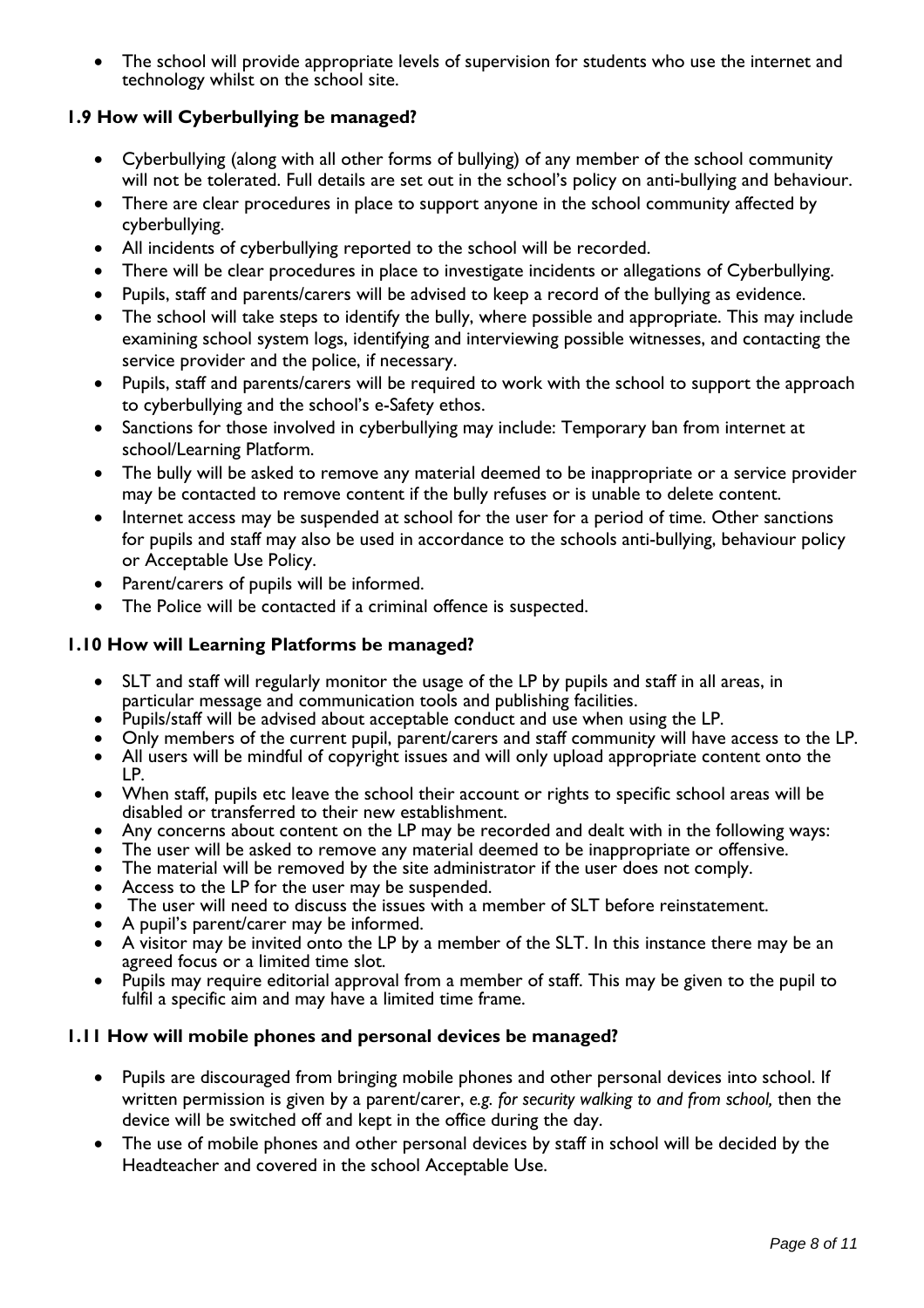- The sending of abusive or inappropriate messages or content via mobile phones or personal devices is forbidden by any member of the school community and any breaches will be dealt with as part of the school discipline/behaviour policy.
- School staff may confiscate a phone or device if they believe it is being used to contravene the schools behaviour or bullying policy. The phone or device might be searched by the Senior Leadership team with the consent of the pupil or parent/carer. If there is suspicion that the material on the mobile may provide evidence relating to a criminal offence the phone will be handed over to the police for further investigation.
- Electronic devices of all kinds that are brought in to school are the responsibility of the user. The school accepts no responsibility for the loss, theft or damage of such items. Nor will the school accept responsibility for any adverse health effects caused by any such devices either potential or actual.

## **Pupils Use of Personal Devices**

- If a pupil breaches the school policy then the phone or device will be confiscated and will be held in a secure place in the school office. Mobile phones and devices will be released to parents/carers in accordance with the school policy.
- If a pupil needs to contact his/her parents/carers they will be allowed to use a school phone. Parents are advised not to contact their child via their mobile phone during the school day, but to contact the school office.

## **Staff Use of Personal Devices**

- Mobile Phone and devices must be switched off or switched to 'silent' mode, Bluetooth communication should be "hidden" or switched off and mobile phones or devices will not be used during teaching periods unless permission has been given by a member of Senior Leadership Team in emergency circumstances.
- If members of staff have an educational reason to allow children to use mobile phones or personal devices as part of an educational activity then it will only take place when approved by the Senior Leadership Team.
- Personal mobile devices including smartphones and tablets must not be used to communicate (via phone, text or other messaging system) or make records of any kind (image, audio or video) in lessons by anyone in line with the school's Safeguarding Policy.
- Use of mobile devices for other organisational apps e*.g. calendar, notes, document access* is acceptable as long as no personal or sensitive information is saved to the device.
- If a member of staff breaches the school policy then disciplinary action may be taken.

### **2.1 Communication Policy**

### **2.1.1 How will the policy be shared with pupils?**

- All users will be informed that network and Internet use will be monitored.
- An e–Safety training programme will be established across the school to raise the awareness and importance of safe and responsible internet use amongst pupils.
- Pupil instruction regarding responsible and safe use will precede Internet access.
- Teaching and learning of e–Safety is integrated in the PSHE, Citizenship and ICT programmes covering both safe school and home use.
- e-Safety rules or copies of the student Acceptable Use Policy will be posted in all rooms with Internet access.
- Safe and responsible use of the Internet and technology will be reinforced across the curriculum and subject areas.
- Particular attention to e-Safety education will be given where pupils are considered to be vulnerable.